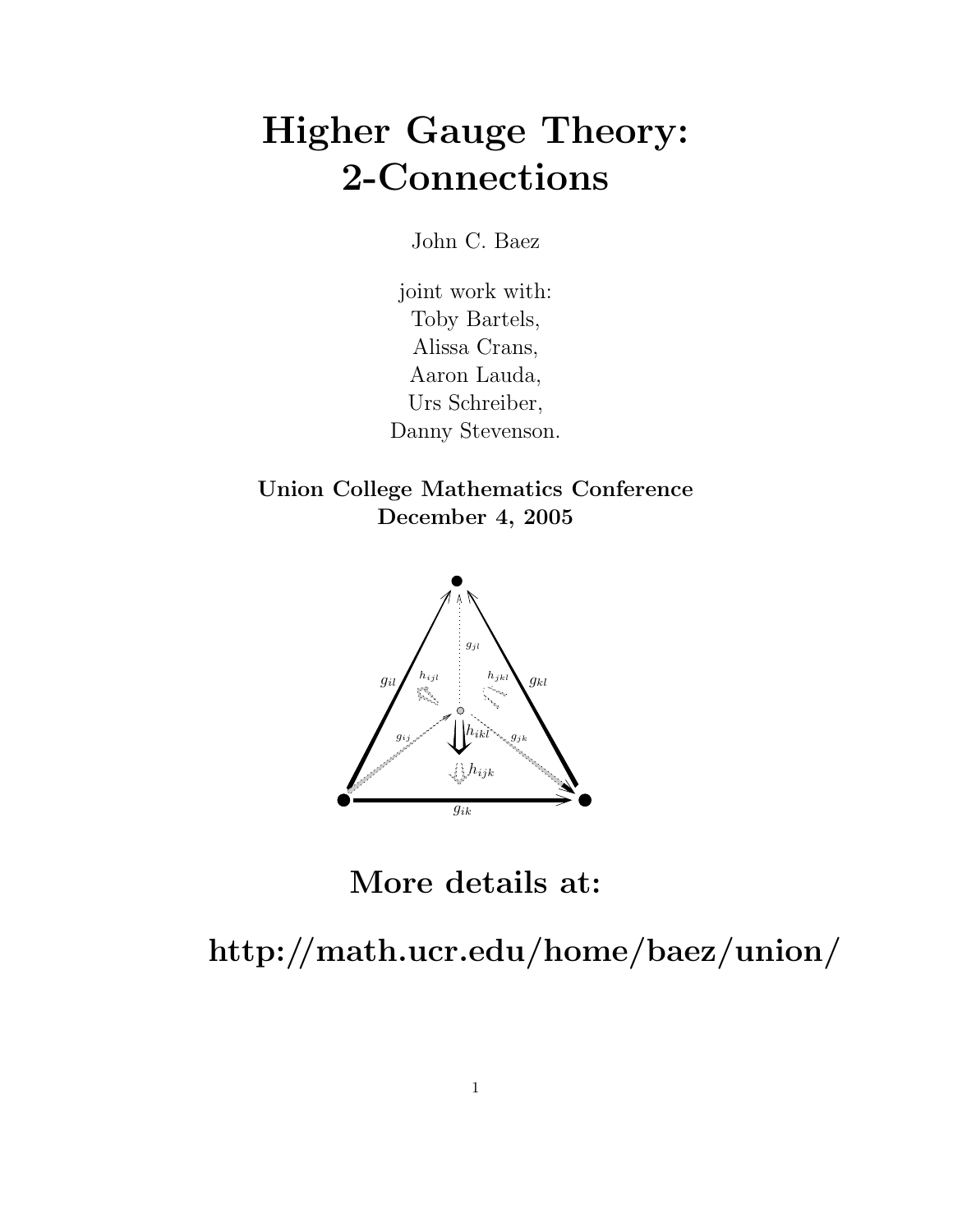## Gauge Theory

Ordinary gauge theory describes how point particles transform as they move along paths in spacetime:



It is natural to assign a group element to each path:



since composition of paths then corresponds to multiplication:



while reversing the direction of a path corresponds to taking inverses:



and the associative law makes the holonomy along a triple composite unambiguous:



In short: the topology dictates the algebra!

The electromagnetic field is described using the group U(1). Other forces are described using other groups.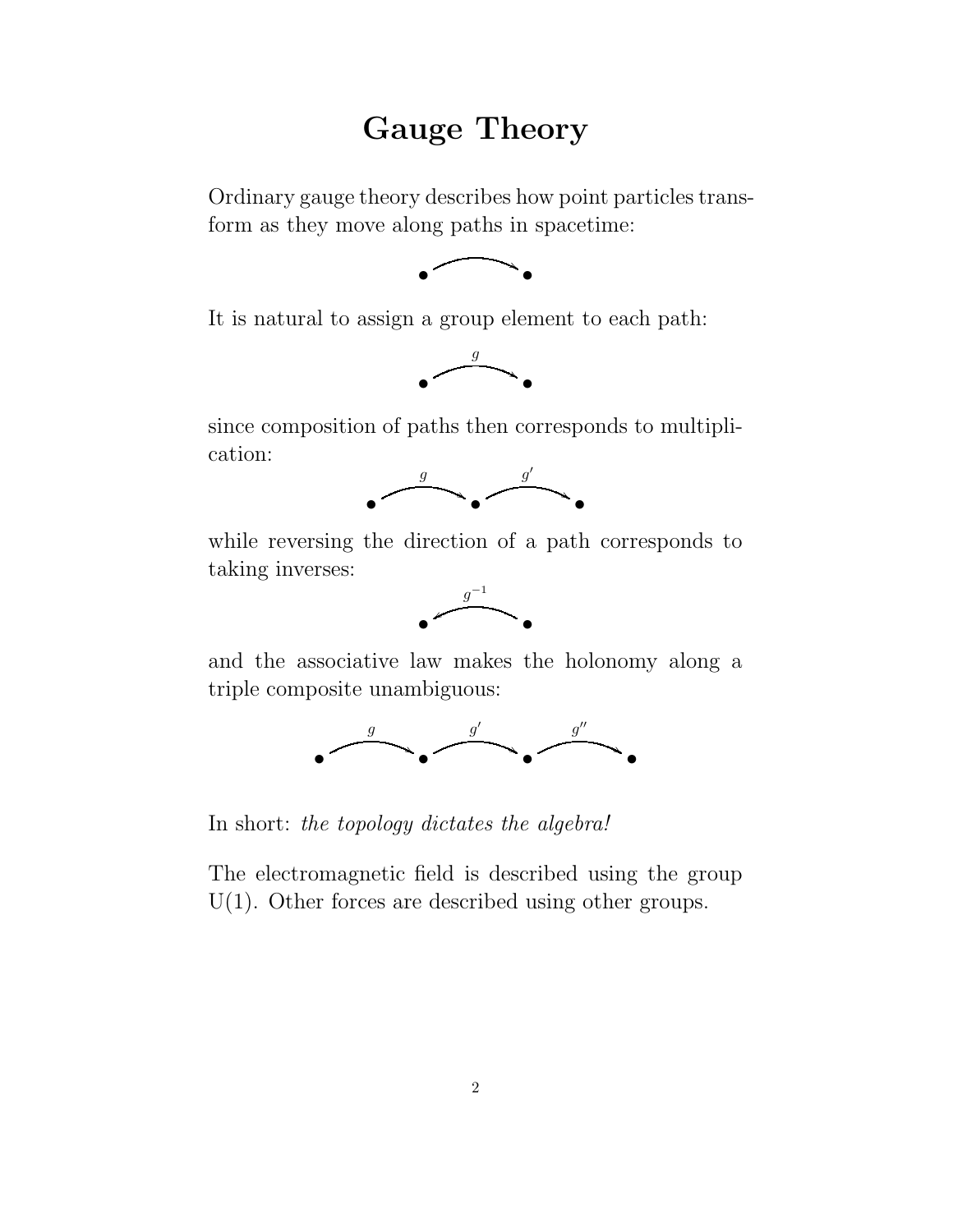# Higher Gauge Theory

Higher gauge theory describes not just how point particles transform, but also how 1-dimensional strings transform as we move them. For this we must categorify the notion of a group! A '2-group' has objects:



and also morphisms:



We can multiply objects:



multiply morphisms:



and also compose morphisms:



Various laws should hold... all obvious from the pictures.

We can make this precise and categorify all of gauge theory! But first, let's review ordinary gauge theory.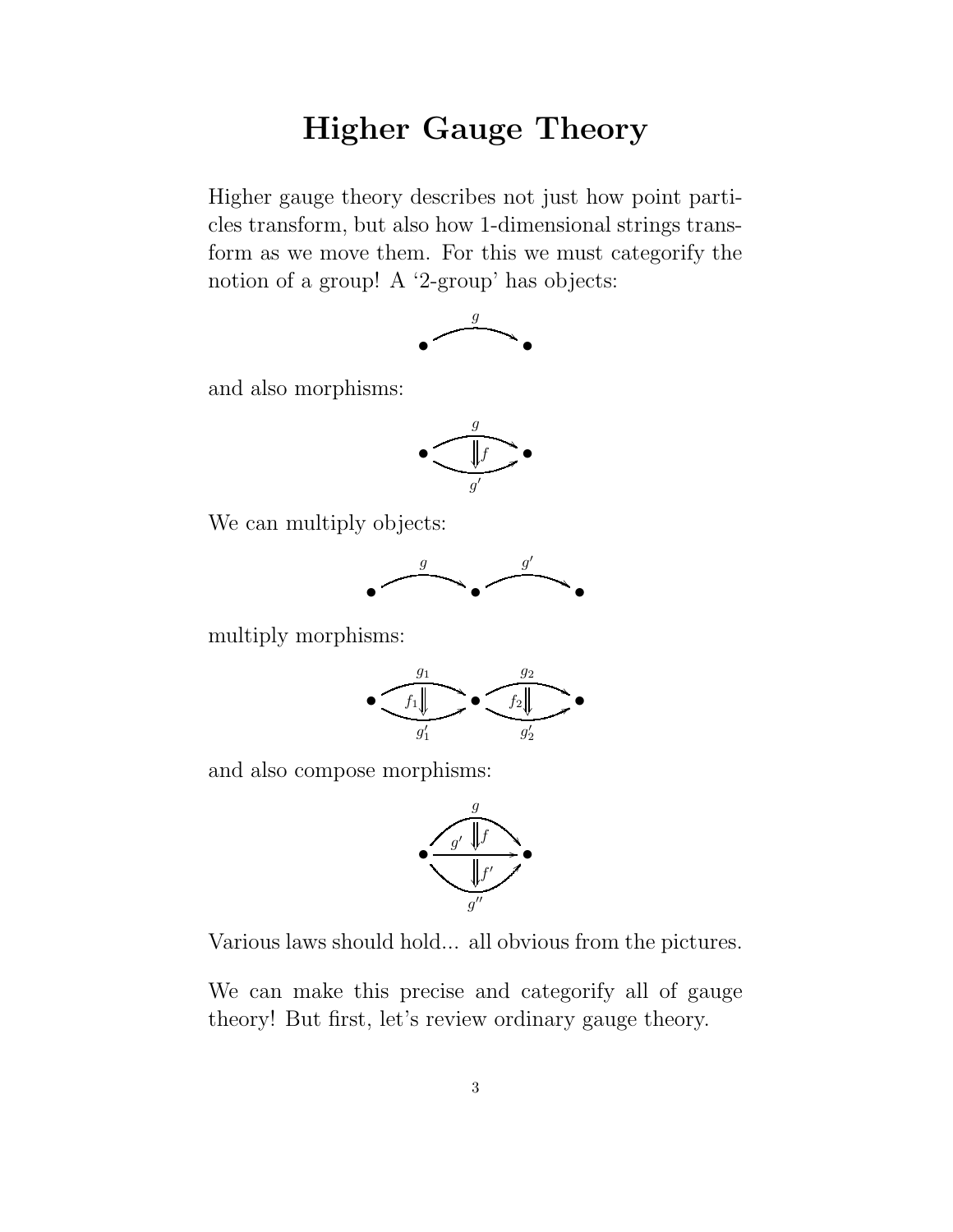#### The Holonomy Along a Path

Let's work in a convenient category of 'smooth spaces', including smooth manifolds as a full subcategory, but cartesian closed, with all limits and colimits. For details, see the paper with Urs Schreiber on my website!

Let  $M$  be a smooth space and let  $G$  be a smooth group (e.g. a Lie group). Let  $\mathfrak g$  be the Lie algebra of  $G$ .

We want to compute a group element for each path. We can do this using a  $\mathfrak g$ -valued 1-form A on M. For any path  $\gamma: [t_0, t_1] \to M$ , this gives an element hol $(\gamma) \in G$ called the holonomy of A along this path, as follows.

Solve this differential equation:

$$
\frac{d}{dt}g(t) = A(\gamma'(t))g(t)
$$

with initial value  $g(t_0) = 1$ . Then let:

$$
hol(\gamma) = g(t_1).
$$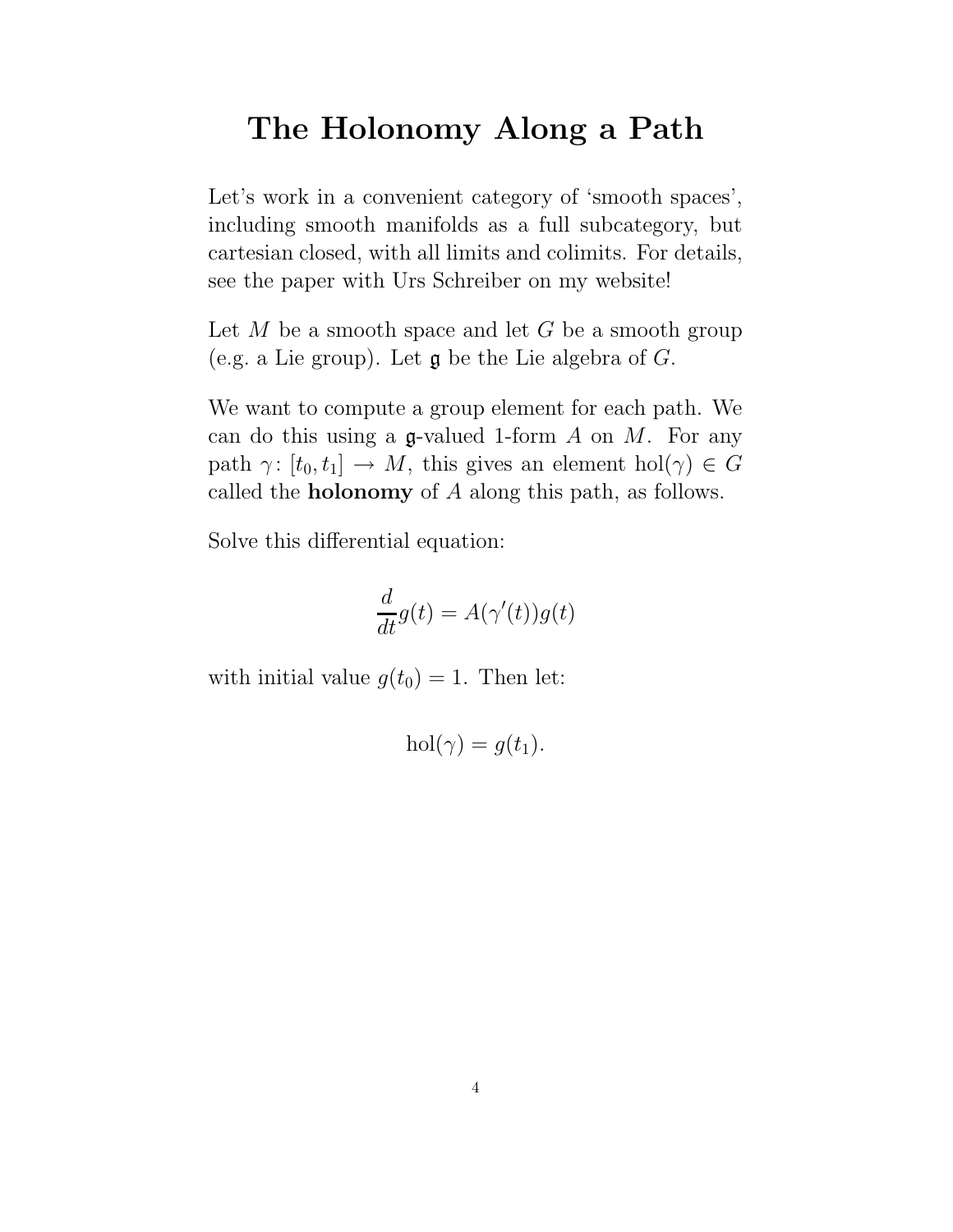#### Holonomy as a Functor

The holonomy along a path doesn't depend on its parametrization. When we compose paths, their holonomies multiply:



When we reverse a path, we get a path with the inverse holonomy:



So, let  $\mathcal{P}_1(M)$  be the **path groupoid** of M:

- objects are points  $x \in M$ : x
- morphisms are thin homotopy classes of smooth paths  $\gamma: [0, 1] \to M$  such that  $\gamma(t)$  is constant near  $t = 0, 1$ :



This is a smooth groupoid: it has a smooth space of objects, a smooth space of morphisms, and all the groupoid operations are smooth.

Theorem. There is a one-to-one correspondence between smooth functors

hol: 
$$
P_1(M) \to G
$$

and  $\mathfrak{g}\text{-valued }1\text{-forms }A \text{ on }M.$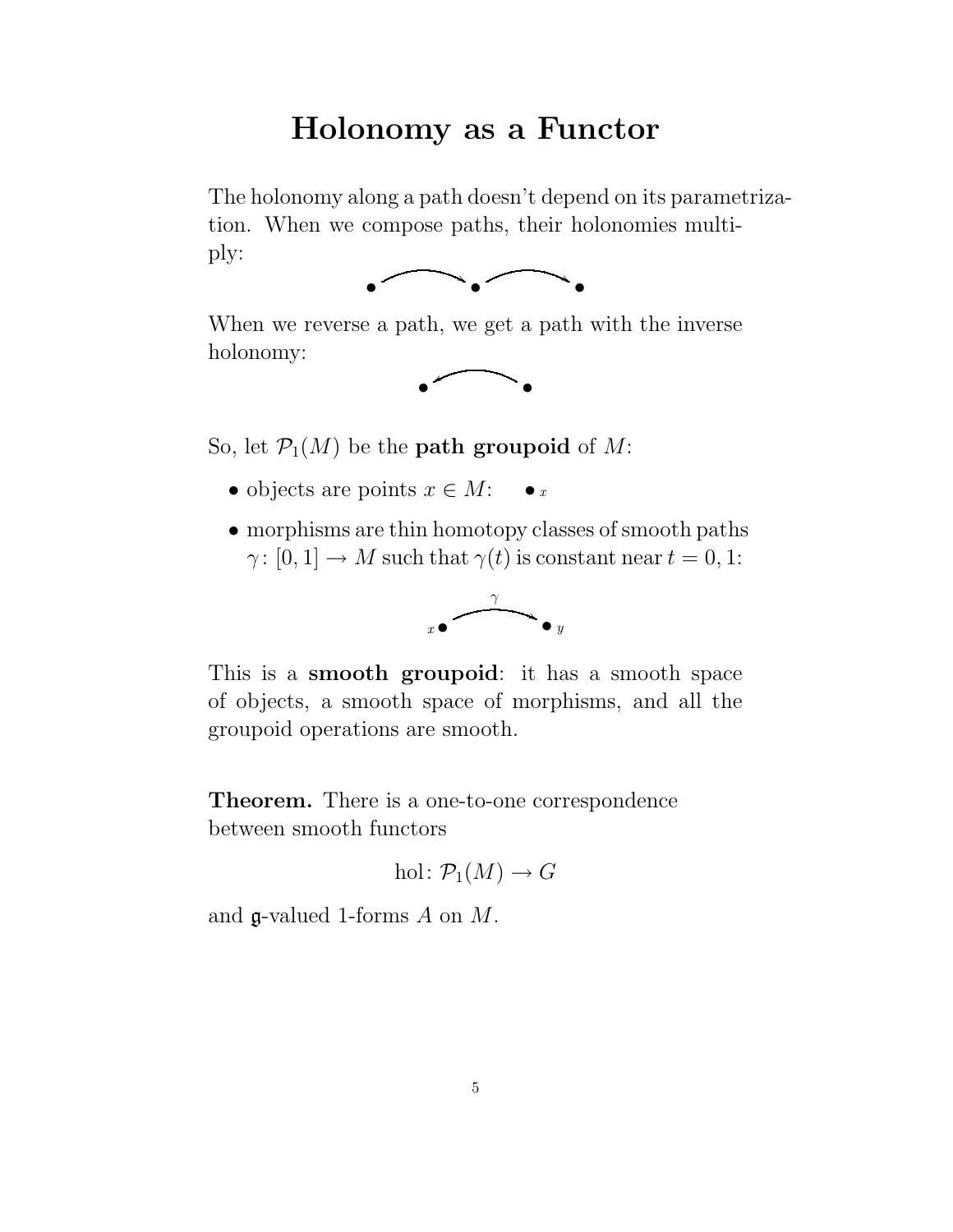# Bundles

The story so far is oversimplified. It's evil to demand that holonomies are group elements – we should only demand that each point in M have a neighborhood in which holonomies *can be regarded as* group elements.

So, define a bundle over M to be:

- a smooth space  $P$  (the **total space**),
- a smooth space  $F$  (the standard fiber),
- a smooth map  $p: P \to M$  (the **projection**),

such that for each point  $x \in M$  there exists an open neighborhood  $U$  equipped with a diffeomorphism

$$
f\colon p^{-1}U\to U\times F
$$

(the local trivialization) such that



commutes.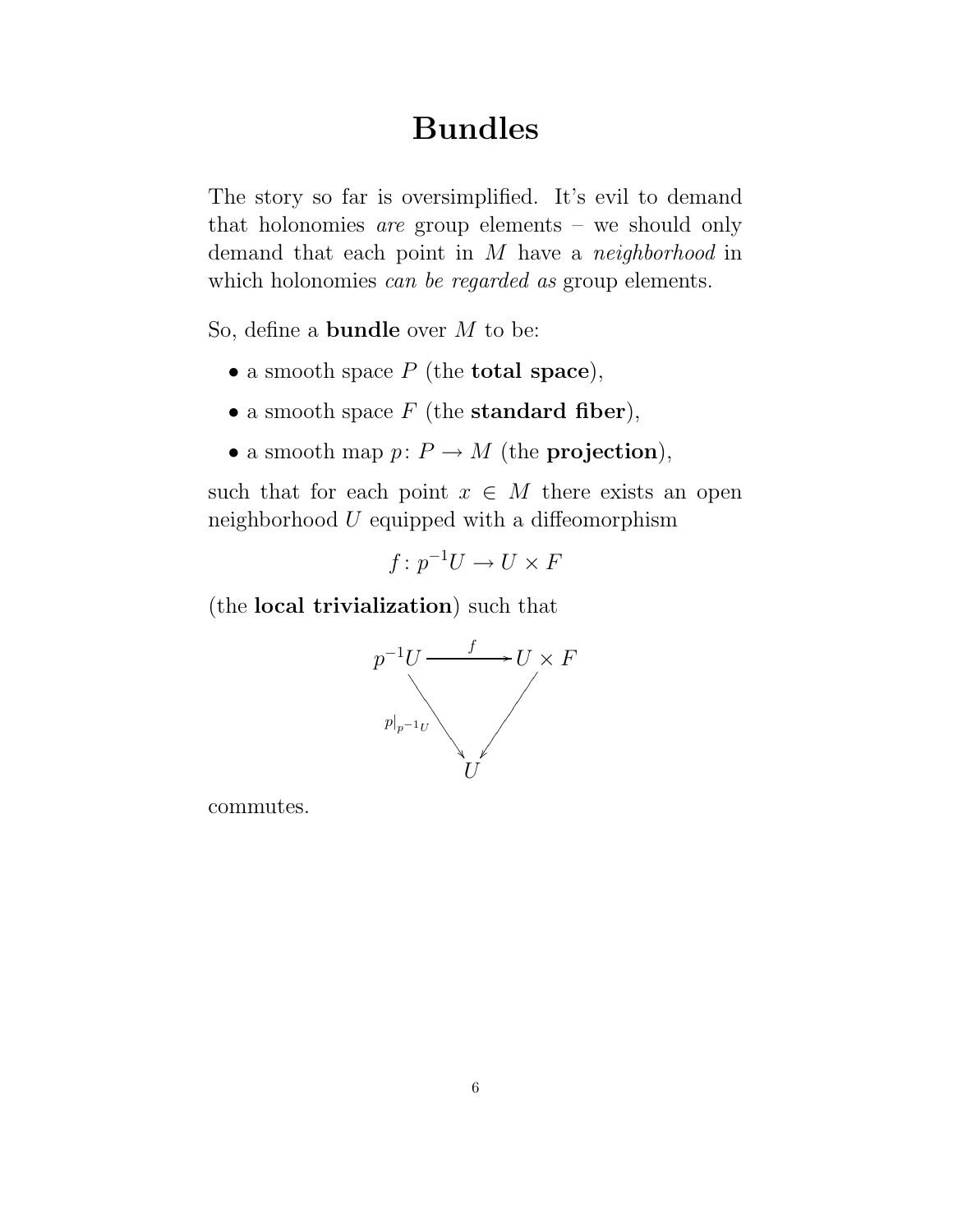# Principal Bundles

If F is a smooth space,  $Aut(F)$  is a smooth group. If  $P \to M$  is a bundle with standard fiber F, the local trivializations over neighborhoods  $U_i$  covering  $M$  give smooth maps (transition functions):

$$
g_{ij} \colon U_i \cap U_j \to \text{Aut}(F)
$$

such that:

$$
g_{ij}(x)g_{jk}(x) = g_{ik}(x)
$$

for any  $x \in U_i \cap U_j \cap U_k$ . In other words, this diagram commutes:



For any smooth group G, we say the bundle  $P \to M$ has  $G$  as its structure group when the maps  $g_{ij}$  factor through an action  $G \to \text{Aut}(F)$ .

If furthermore  $F = G$  and G acts on F by right multiplication, we say  $P$  is a **principal G-bundle**.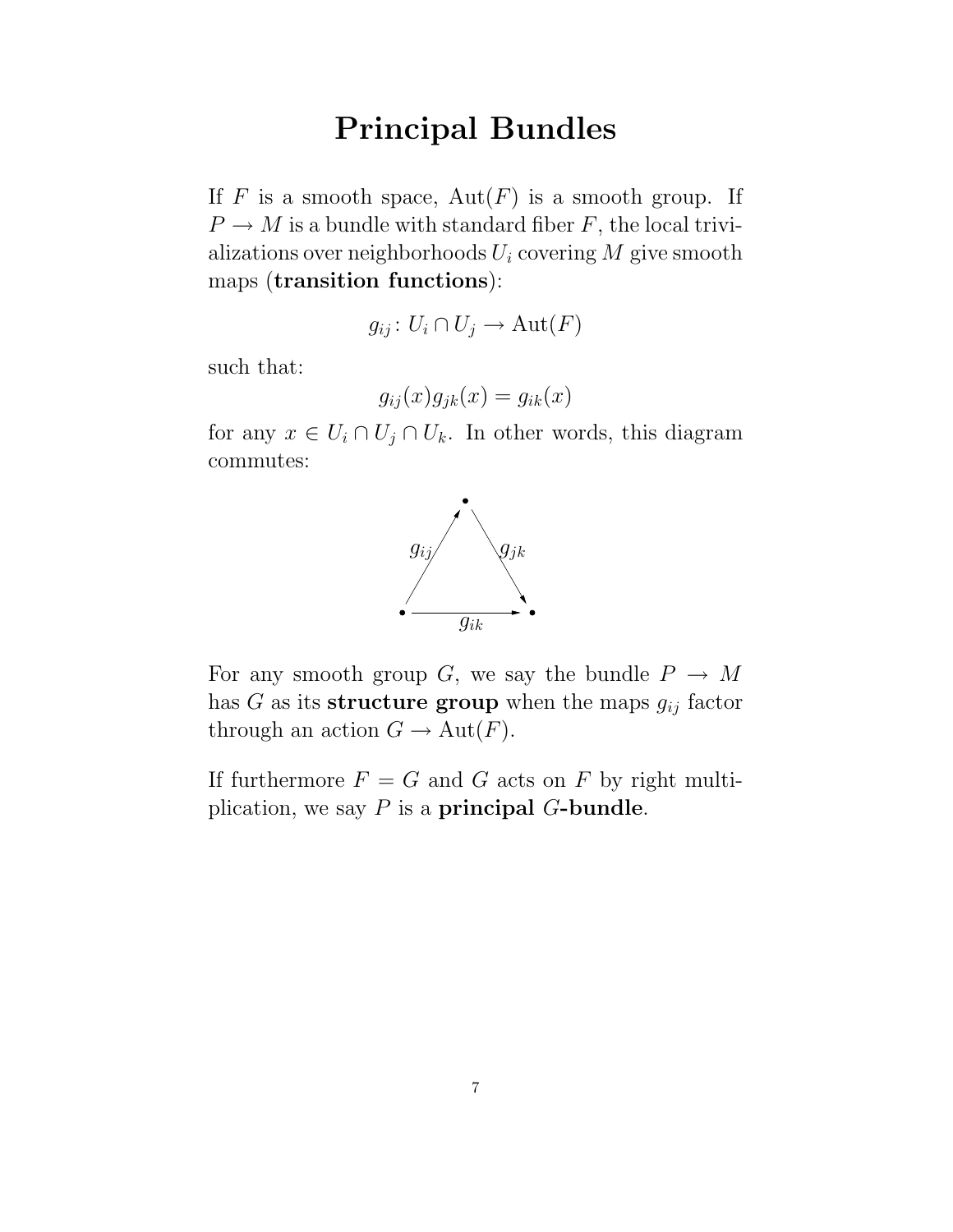#### Connections

Suppose  $P \to M$  is a principal G-bundle equipped with local trivializations over neighborhoods  $U_i$  covering  $M$ . A connection on P consists of: a smooth functor

$$
\mathrm{hol}_i\colon \mathcal{P}_1(U_i)\to G
$$

for each i, such that the transition function  $g_{ij}$  defines a smooth natural isomorphism:

$$
\mathrm{hol}_i|_{\mathcal{P}_1(U_i \cap U_j)} \xrightarrow{g_{ij}} \mathrm{hol}_j|_{\mathcal{P}(U_i \cap U_j)}
$$

for all  $i, j$ . In other words, this diagram commutes:



for any path  $x \stackrel{\gamma}{\longrightarrow} y$  in  $U_i \cap U_j$ .

Theorem. There is a one-to-one correspondence between connections on the principal G-bundle  $P \rightarrow M$ and g-valued 1-forms  $A_i$  on the open sets  $U_i$  satisfying

$$
A_i = g_{ij} A_j g_{ij}^{-1} + g_{ij} dg_{ij}^{-1}
$$

on the intersections  $U_i \cap U_j$ .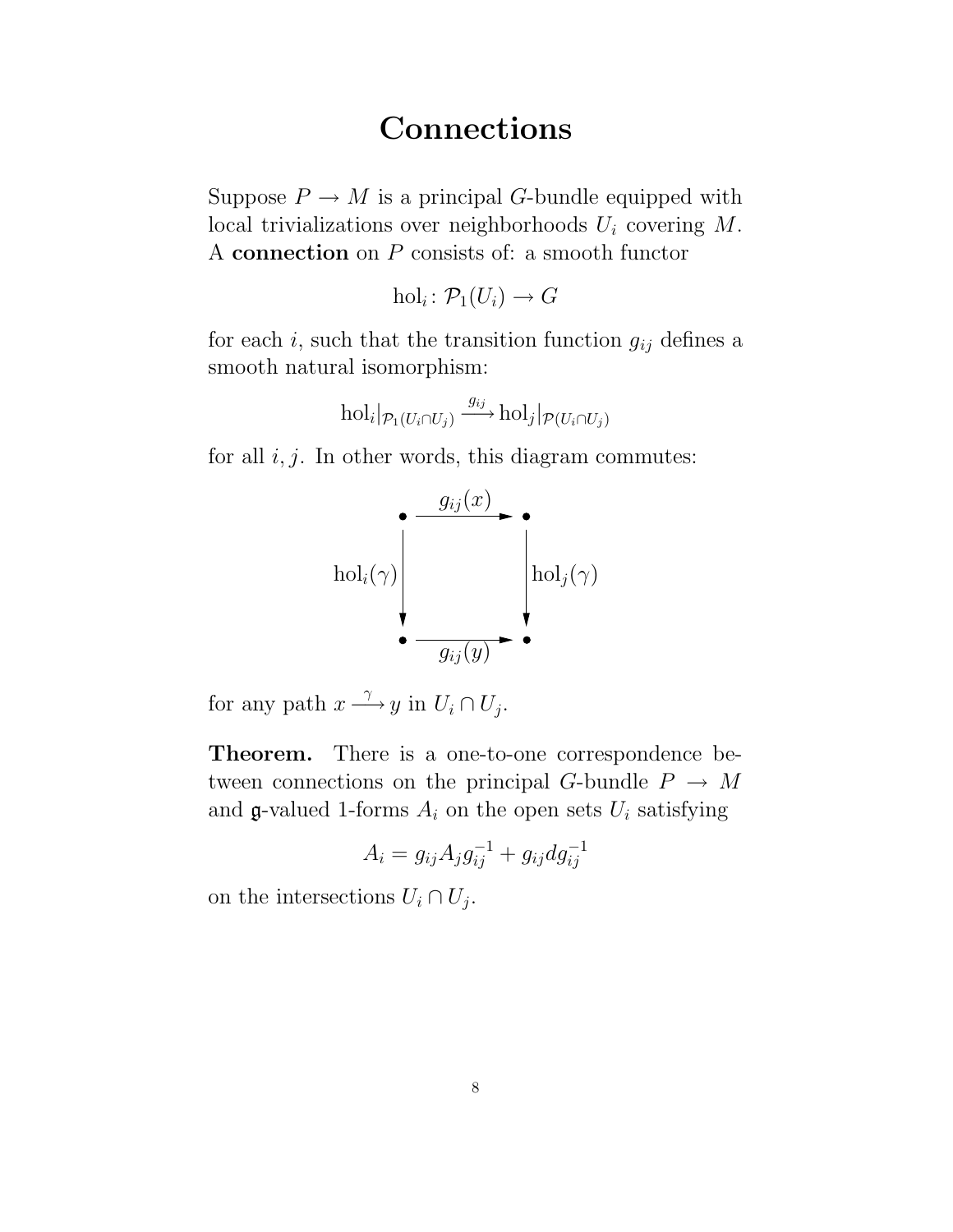# Higher Gauge Theory

Now let's categorify everything in sight and get a theory of 2-connections on principal 2-bundles!

The crucial trick is 'internalization'. Given a familiar gadget x and a category K, we define an 'x in K' by writing the definition of  $x$  using commutative diagrams and interpreting these in K.

We need examples where  $K = \mathbb{C}^{\infty}$  is the category of smooth spaces:

- A smooth group is a group in  $C^{\infty}$ .
- A smooth groupoid is a groupoid in  $C^{\infty}$ .
- A smooth category is a category in  $C^{\infty}$ .
- A smooth 2-group is a 2-group in  $C^{\infty}$ .
- A smooth 2-groupoid is a 2-groupoid in  $C^{\infty}$ .

A category with all morphisms invertible is a groupoid. A groupoid with one object is a group. A 2-category with all morphisms and 2-morphisms invertible is a 2groupoid. A 2-groupoid with one object is a 2-group.

Here 2-groups and 2-groupoids come in two flavors: strict and weak. In the former all laws hold as equations; in the latter, they hold up to specified isomorphisms which satisfy coherence laws of their own. For details, see the paper with Aaron Lauda on my website!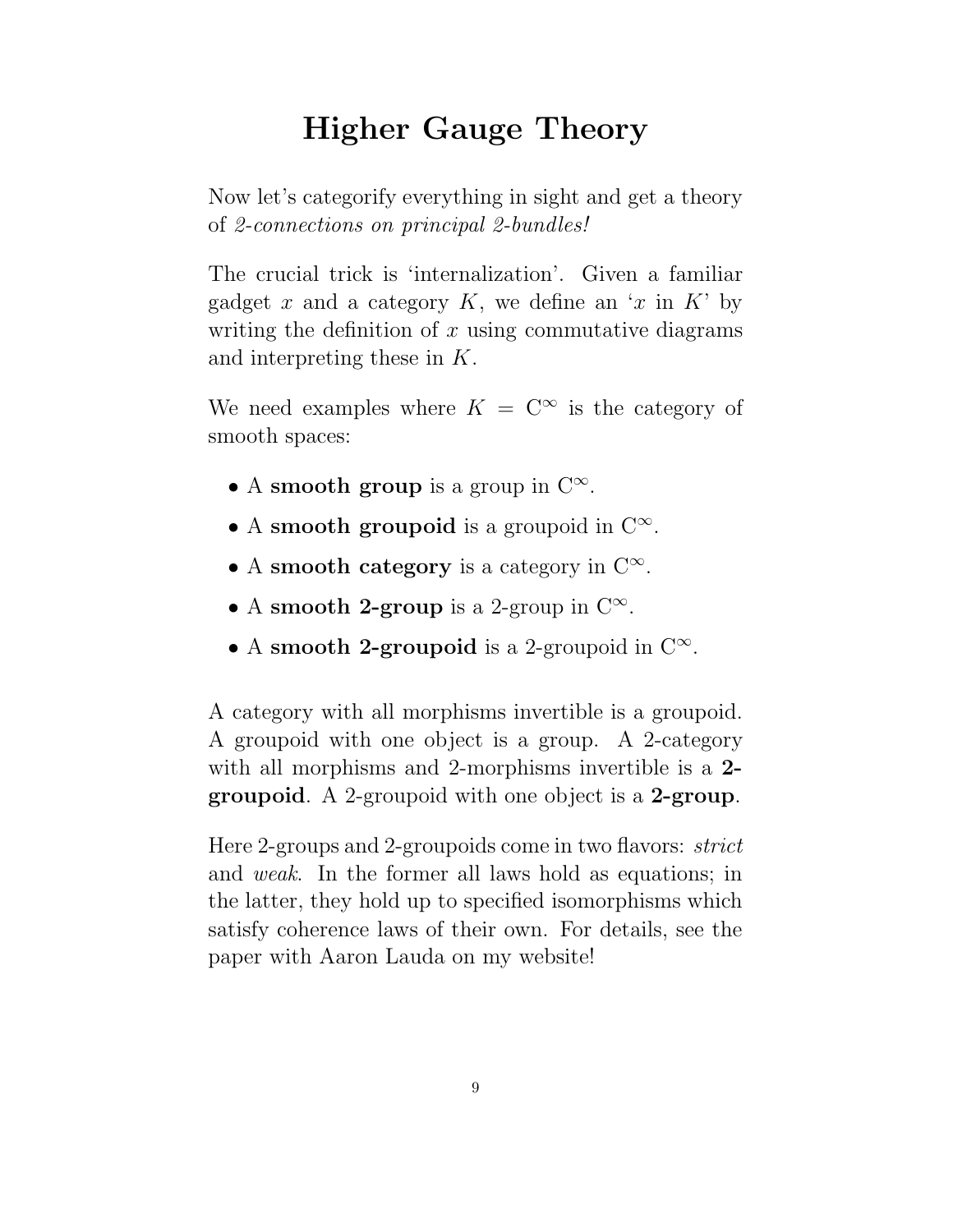## 2-Bundles

Toby Bartels has developed a theory of 2-bundles, which we sketch here.

We can think of a smooth space  $M$  as a smooth category with only identity morphisms. A 2-bundle over M consists of:

- a smooth category  $P$  (the **total space**),
- a smooth category  $F$  (the standard fiber),
- a smooth functor  $p: P \to M$  (the **projection**),

such that each point  $x \in M$  is equipped with an open neighborhood  $U$  and a smooth equivalence:

$$
f\colon p^{-1}U\to U\times F
$$

(the local trivialization) such that:



commutes.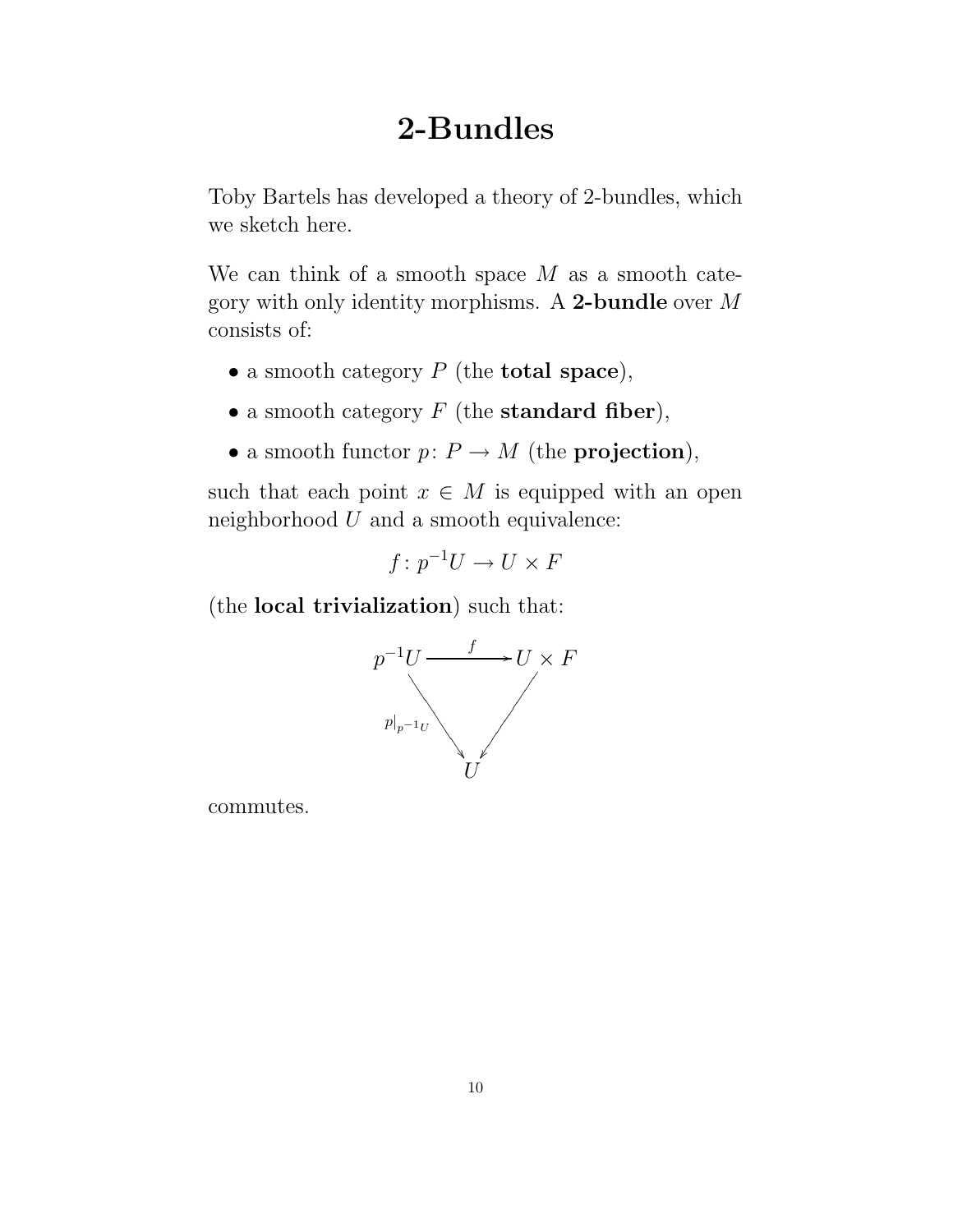# Principal 2-Bundles

**Theorem.** Let F be a smooth category and  $\mathcal{G} = \text{Aut}(F)$ its smooth 2-group of self-equivalences. Given a 2-bundle  $P \to M$  with standard fiber F, the local trivializations over open sets  $U_i$  covering  $M$  give:

• smooth maps

$$
g_{ij} \colon U_i \cap U_j \to \mathrm{Ob}(\mathcal{G})
$$

• smooth maps

$$
h_{ijk}: U_i \cap U_j \cap U_k \to \text{Mor}(\mathcal{G})
$$

with

$$
h_{ijk}(x) \colon g_{ij}(x)g_{jk}(x) \to g_{ik}(x)
$$



such that:



on any quadruple intersection  $U_i \cap U_j \cap U_k \cap U_{\ell}$ .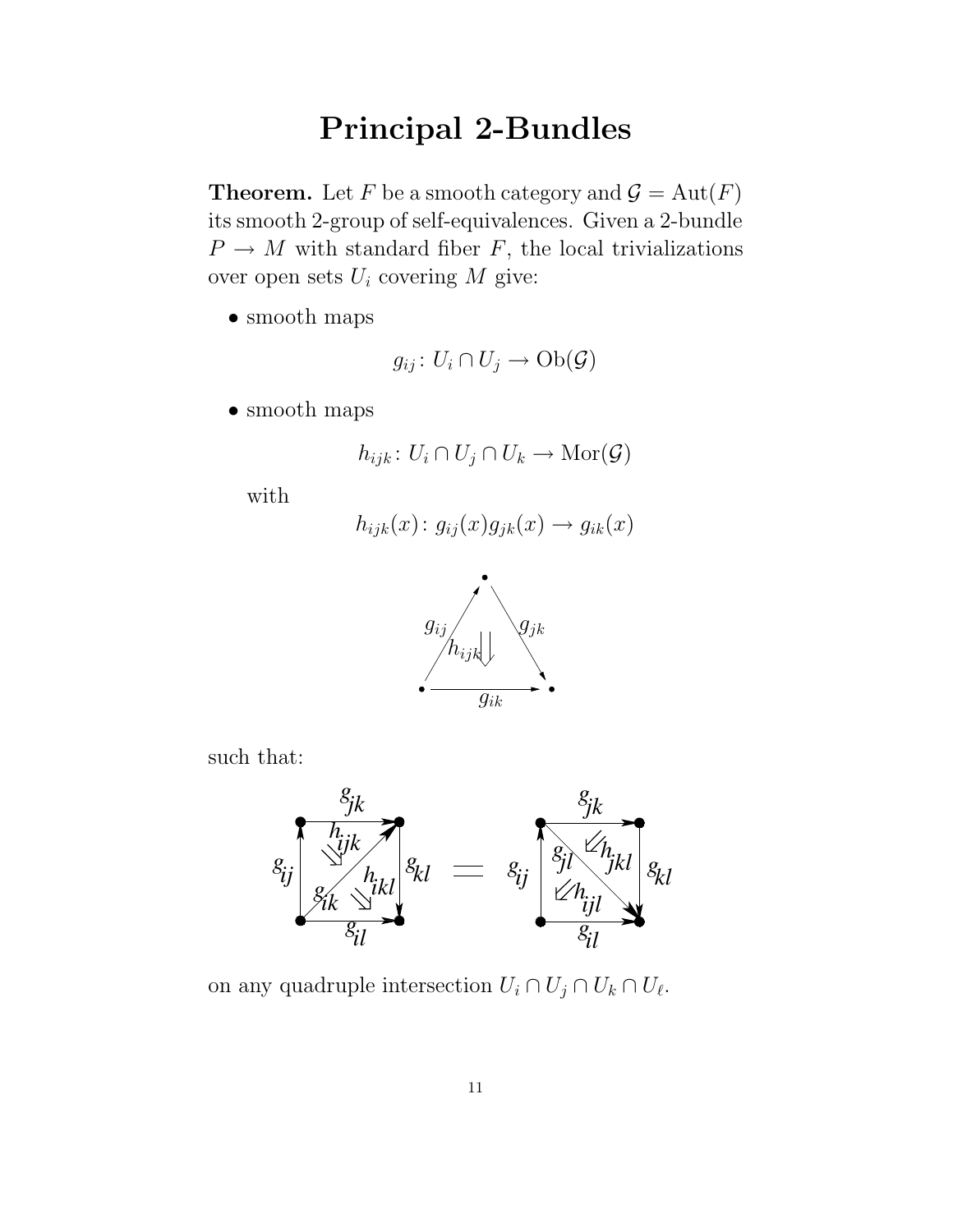In other words, this diagram commutes:



This is a 'nonabelian 2-cocycle condition'. In general, we expect that  $G$ -n-bundles will be classified by the nth nonabelian Cech cohomology with coefficients in the smooth *n*-group  $\mathcal{G}$ .

For any smooth 2-group  $\mathcal{G}$ , we say a 2-bundle  $P \to M$ has  $G$  as its structure 2-group when  $g_{ij}$  and  $h_{ijk}$  factor through an action  $\mathcal{G} \to \text{Aut}(F)$ .

If furthermore  $F = \mathcal{G}$  and  $\mathcal{G}$  acts on F by left multiplication, we say  $P$  is a principal  $\mathcal{G}\text{-}2\text{-bundle}.$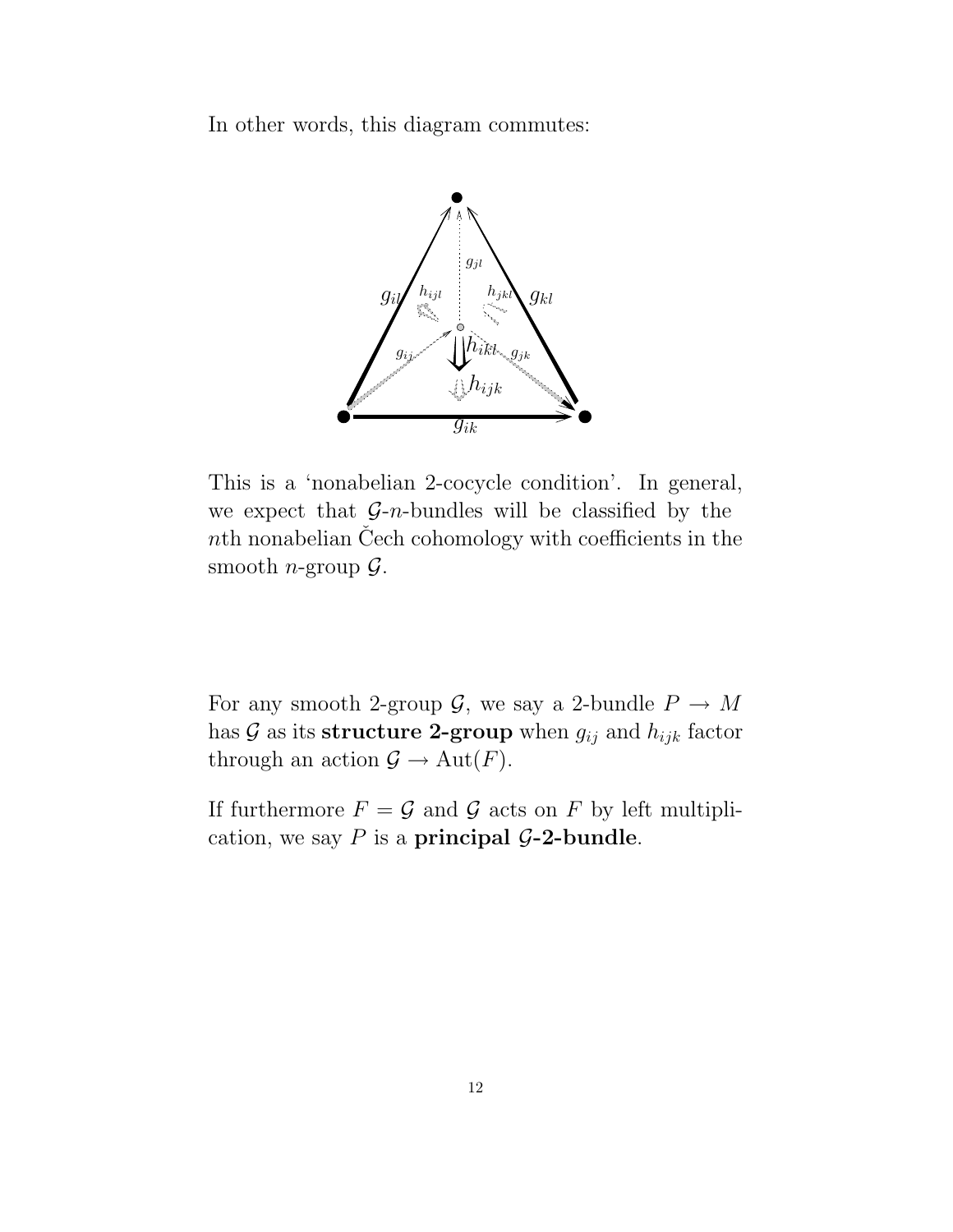## The Path 2-Groupoid

Just as connections on bundles involve the path groupoid, 2-connections on 2-bundles involve the path 2-groupoid  $\mathcal{P}_2(M)$  of a smooth space M:

- objects are points of  $M:$   $\bullet x$
- morphisms are thin homotopy classes of smooth paths  $\gamma: [0, 1] \to M$  such that  $\gamma(t)$  is constant in a neighborhood of  $t = 0$  and  $t = 1$ :



• 2-morphisms are thin homotopy classes of smooth maps  $f: [0, 1]^2 \to M$  such that  $f(s, t)$  is independent of s in a neighborhood of  $s = 0$  and  $s = 1$ , and constant in a neighborhood of  $t = 0$  and  $t = 1$ :

$$
x \bullet \overbrace{\frac{\sqrt{1}}{\gamma_2}}^{\gamma_1} \bullet y
$$

This is a strict smooth 2-groupoid!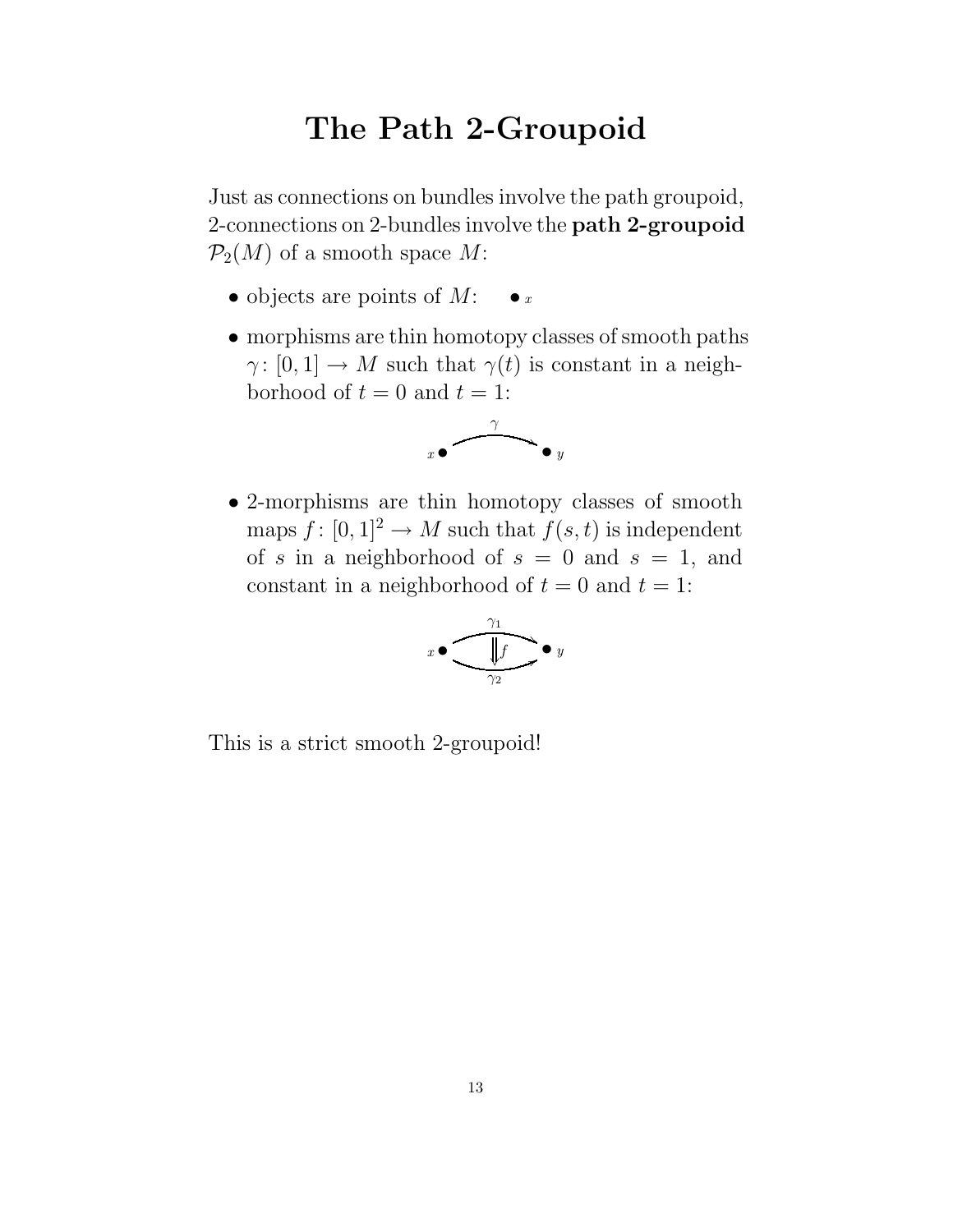## Holonomy as a 2-Functor

Now for simplicity let's assume  $\mathcal G$  is *strict*. A strict smooth 2-group  $\mathcal G$  is determined by:

- the smooth group G consisting of all objects of  $\mathcal{G}$ ,
- the smooth group  $H$  consisting of all morphisms of  $\mathcal G$  with source 1,
- the homomorphism  $t: H \to G$  sending each morphism in  $H$  to its target,
- the action  $\alpha$  of G on H defined using conjugation in the group  $\text{Mor}(\mathcal{G})$  via

$$
\alpha(g)h = 1_g h 1_g^{-1}
$$

The system  $(G, H, t, \alpha)$  satisfies equations making it a 'crossed module'. Conversely, any crossed module of smooth groups gives a strict smooth 2-group. Differentiating everything in a crossed module we get  $(\mathfrak{g}, \mathfrak{h}, dt, d\alpha)$ .

**Theorem.** When  $\mathcal{G}$  is strict, there is a one-to-one correspondence between smooth 2-functors

hol: 
$$
\mathcal{P}_2(M) \to \mathcal{G}
$$

and pairs  $(A, B)$  consisting of a g-valued 1-form A and an  $\mathfrak h$ -valued 2-form B on M satisfying the **fake flatness** condition:

$$
dA + A \wedge A + dt(B) = 0
$$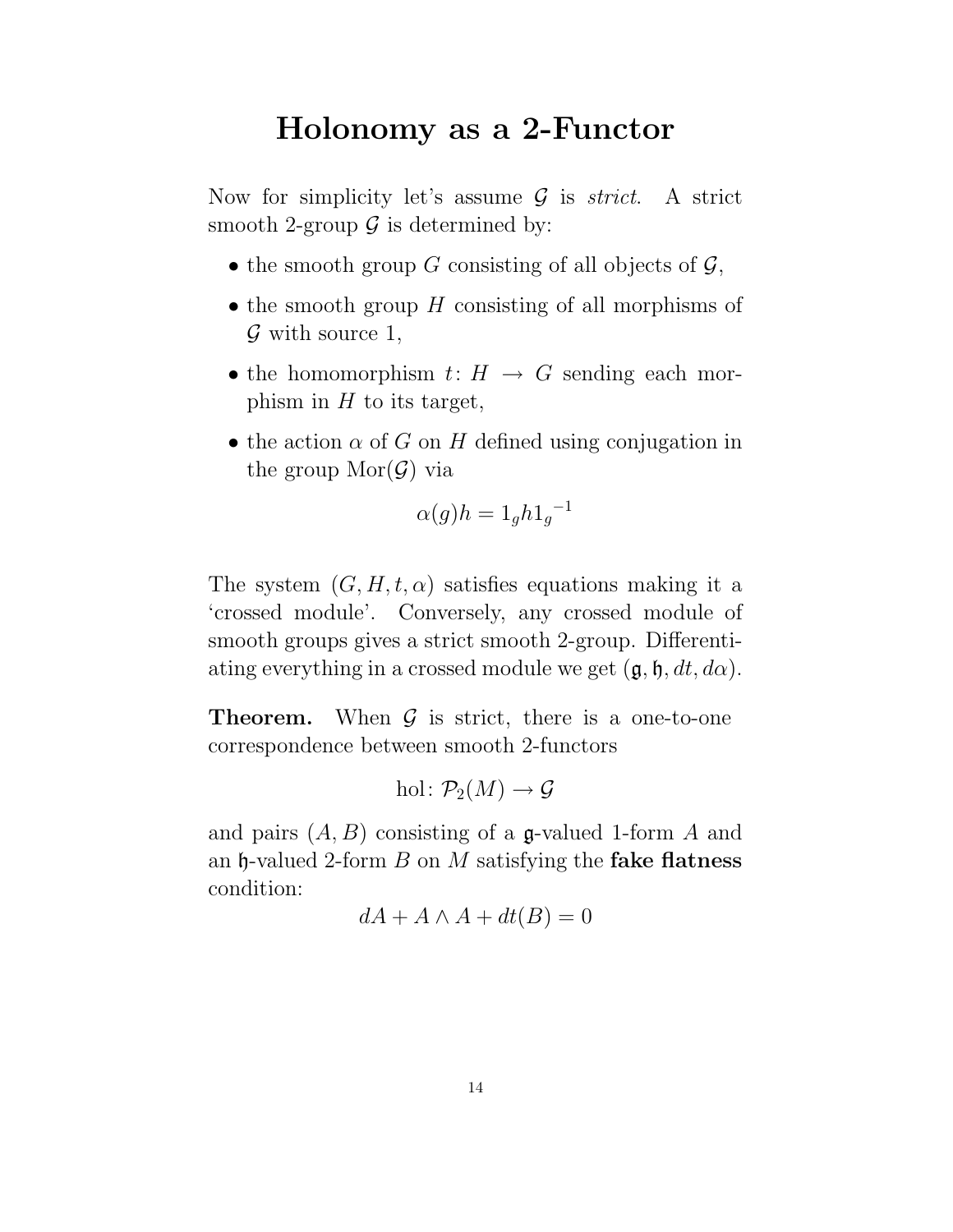## 2-Connections

Let G be a strict smooth 2-group and let  $P \to M$  be a principal G-2-bundle equipped with local trivializations over open sets  $U_i$  covering M. Then a 2-connection on E consists of the following data:

• For each  $i$  a smooth 2-functor:



• For each  $i, j$  a pseudonatural isomorphism:

 $\mathrm{hol}_{i}|_{\mathcal{P}(U_{i} \cap U_{j})} \xrightarrow{g_{ij}} \mathrm{hol}_{j}|_{\mathcal{P}(U_{i} \cap U_{j})}$ 

extending the transition function  $g_{ij}$ . In other words, for each path  $x \stackrel{\gamma}{\longrightarrow} y$  in  $U_{ij}$  a morphism in  $\mathcal{G}$ :

 $g_{ij}(\gamma)$ : hol<sub>i</sub> $(\gamma) g_{ij}(y) \rightarrow g_{ij}(x)$ hol<sub>j</sub> $(\gamma)$ 

depending smoothly on  $\gamma$ , such that this diagram commutes for any  $\Sigma: \gamma \Rightarrow \eta$  in  $\mathcal{P}_2(U_i \cap U_j)$ :

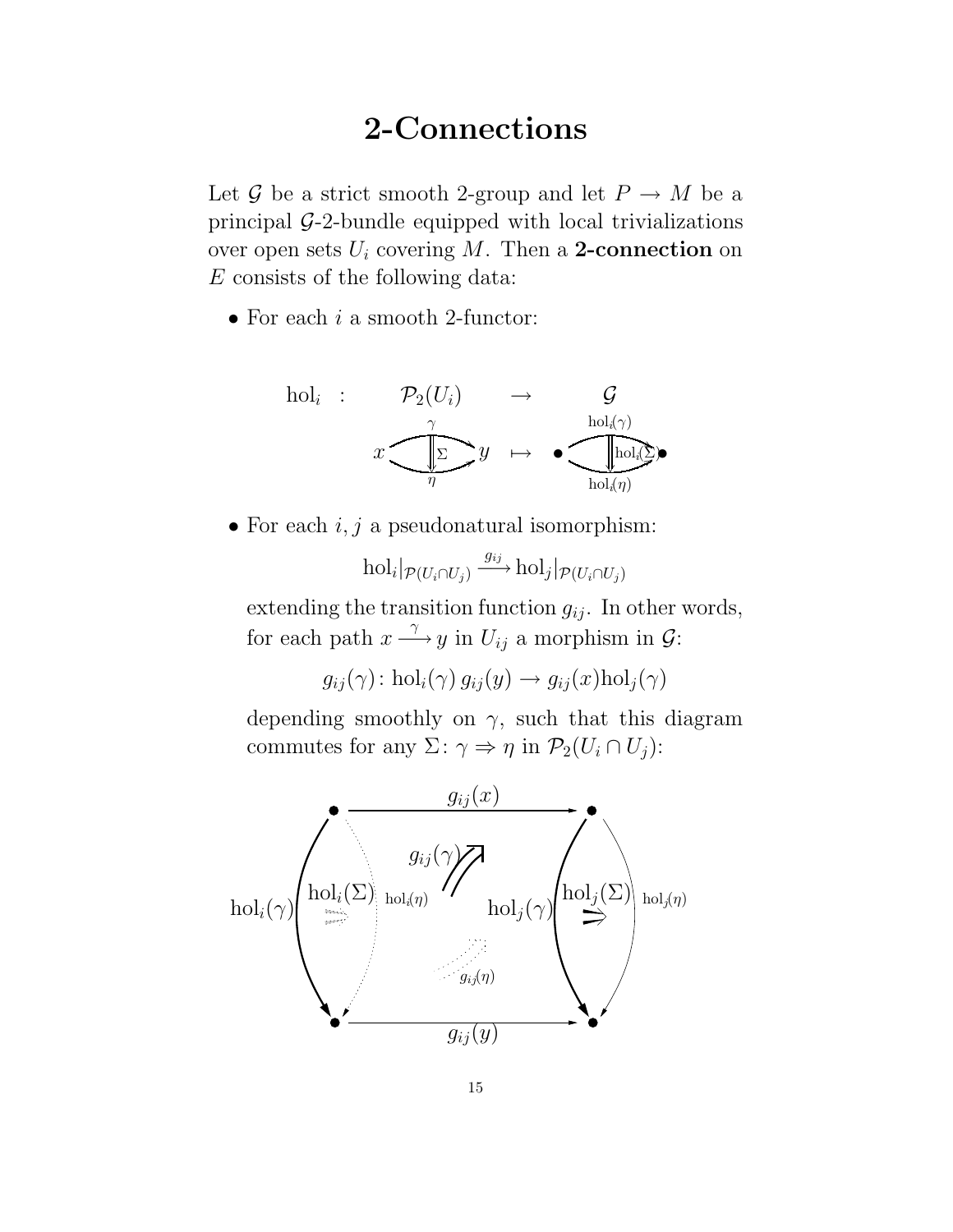such that:

• for each  $i, j, k$  the function  $h_{ijk}$  defines a modification:



In other words, this diagrams commutes for any  $\Sigma\colon\gamma\Rightarrow$  $\eta$  in  $\mathcal{P}_2(U_i \cap U_j \cap U_k)$ :